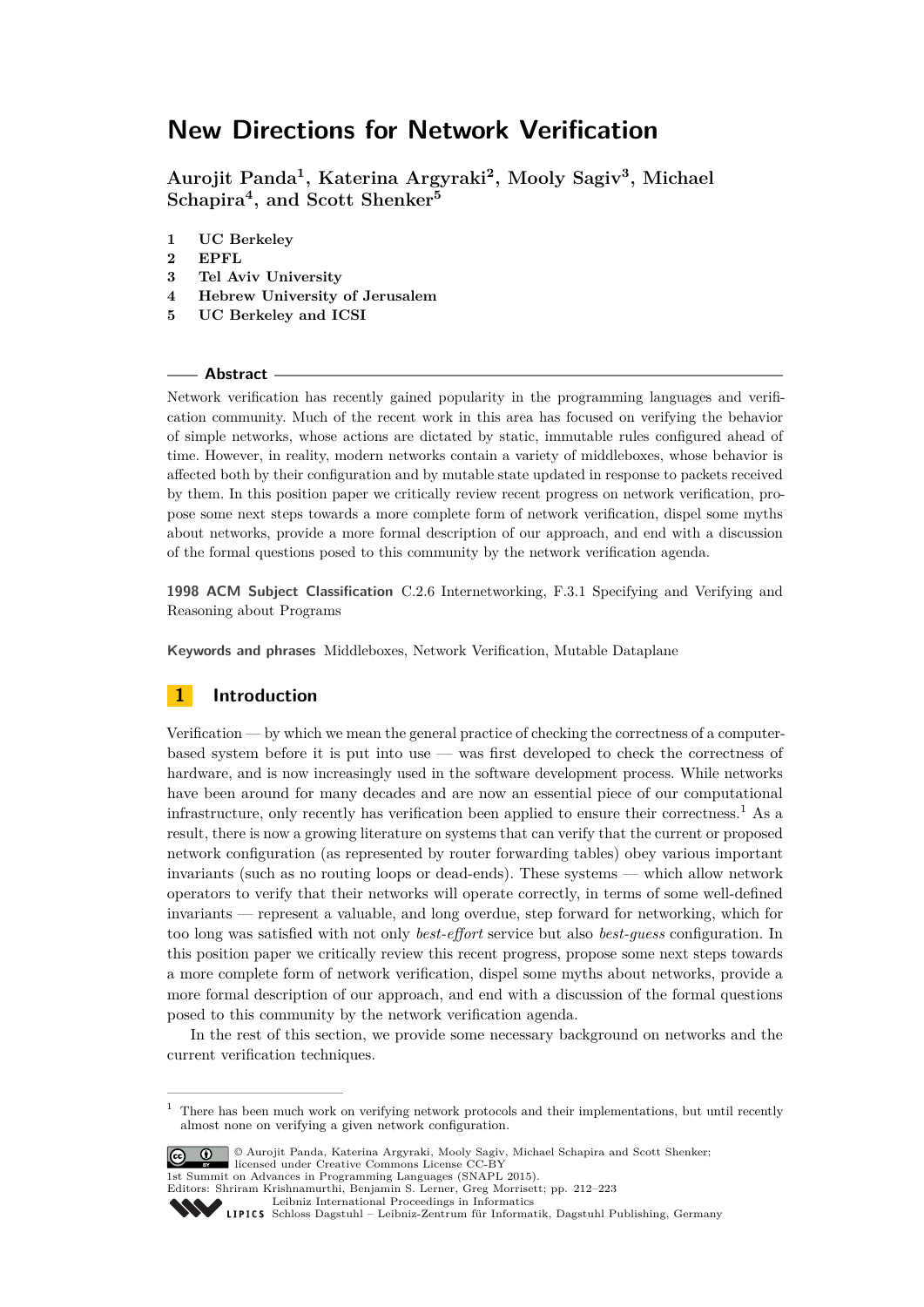The application of verification to the forwarding behavior of networks coincided with the rise of Software-Defined Networking (SDN)<sup>[2](#page-1-0)</sup>. While not essential for the use of verification in networks, SDN provides a useful platform on which to deploy these tools so we discuss verification within the SDN context. Networks are comprised of two planes: the *data plane* which decides how packets are handled locally by each router (based on the local forwarding state and other information, such as state generated by previous packets), and the *control plane* which is a global process that computes and updates the local forwarding state in each router. In legacy networks, both planes are implemented in routers (with the data plane being the forwarding code or datapath, and the control plane being the global routing algorithm), but in SDN there is a clean separation between the two planes. The SDN control plane is logically centralized, and implemented in a few servers (called controllers) that compute and then install the necessary forwarding state. SDN-controlled routers only implement the data plane, executing a very simple datapath (OpenFlow [\[14\]](#page-10-0)) in which the routing state is a set of  $\langle match, action \rangle$  flow entries: all packets with headers matching the *match* entry are subject to the specified *action* which is often either to forward out a specific port (perhaps with a slightly modified header) or to drop the packet. Each router in the network is configured with a table containing flow entries (henceforth referred to as the router's *configuration*), and the network configuration is the set of flow tables for all switches and routers in the network.

The first wave of verification tools [\[9](#page-10-1)[–12\]](#page-10-2) analyzed the global behavior of a network made up of switches obeying this simple forwarding model. As a packet travels through the network, its next-hop is dictated by the routing state in the current router; thus, this network-wide behavior can be thought of as the composition of the routing state in each router. These early verification tools would take a snapshot of network state (either that which is already in the network, or that which the control is poised to insert into the network) and then verify whether some basic invariants held. These invariants (which are specified by the network operator) are typically quite simple and few in number: reachability (*e.g.,* packets from host A can reach host B), isolation (*e.g.,* packets from host A cannot reach host B), loop-freedom (no packet enters into an infinite loop), and no dead-ends (no packet arrives at a router which cannot forward it to another router or to the end-destination). Subsequent network verification tools (*e.g.,* [\[2,](#page-10-3) [5,](#page-10-4) [17,](#page-10-5) [18\]](#page-10-6)) make the same assumptions about the datapath, but generalize along various other dimensions.

All of these tools leverage the fact that the simple forwarding model renders the datapath *immutable*; by this we mean that the forwarding behavior does not change until the control plane explicitly alters the routing state (which happens on relatively slow time scales). Thus, one can verify the invariants before each control-plane-initiated change and know that the network will always enforce the operator-specified invariants.

While the notion of an immutable datapath supported by an assemblage of routers makes verification tractable, it does not reflect reality. Modern enterprise networks are comprised of roughly <sup>2</sup>*/*<sup>3</sup> routers[3](#page-1-1) and <sup>1</sup>*/*<sup>3</sup> *middleboxes* [\[23\]](#page-11-1). Middleboxes — such as firewalls, WAN optimizers, transcoders, proxies, load balancers, intrusion detection systems (IDS) and the like — are the most common way to insert new functionality in the network datapath, and

<span id="page-1-0"></span><sup>2</sup> Previous work including FANG [\[13\]](#page-10-7), SPAN [\[6\]](#page-10-8), Margrave [\[19\]](#page-10-9), etc. has looked at verifying firewall policies for enterprise networks, but made no attempt to verify the actual forwarding behavior.

<span id="page-1-1"></span><sup>&</sup>lt;sup>3</sup> In this paper we do not distinguish between routers and switches, since they obey similar forwarding models.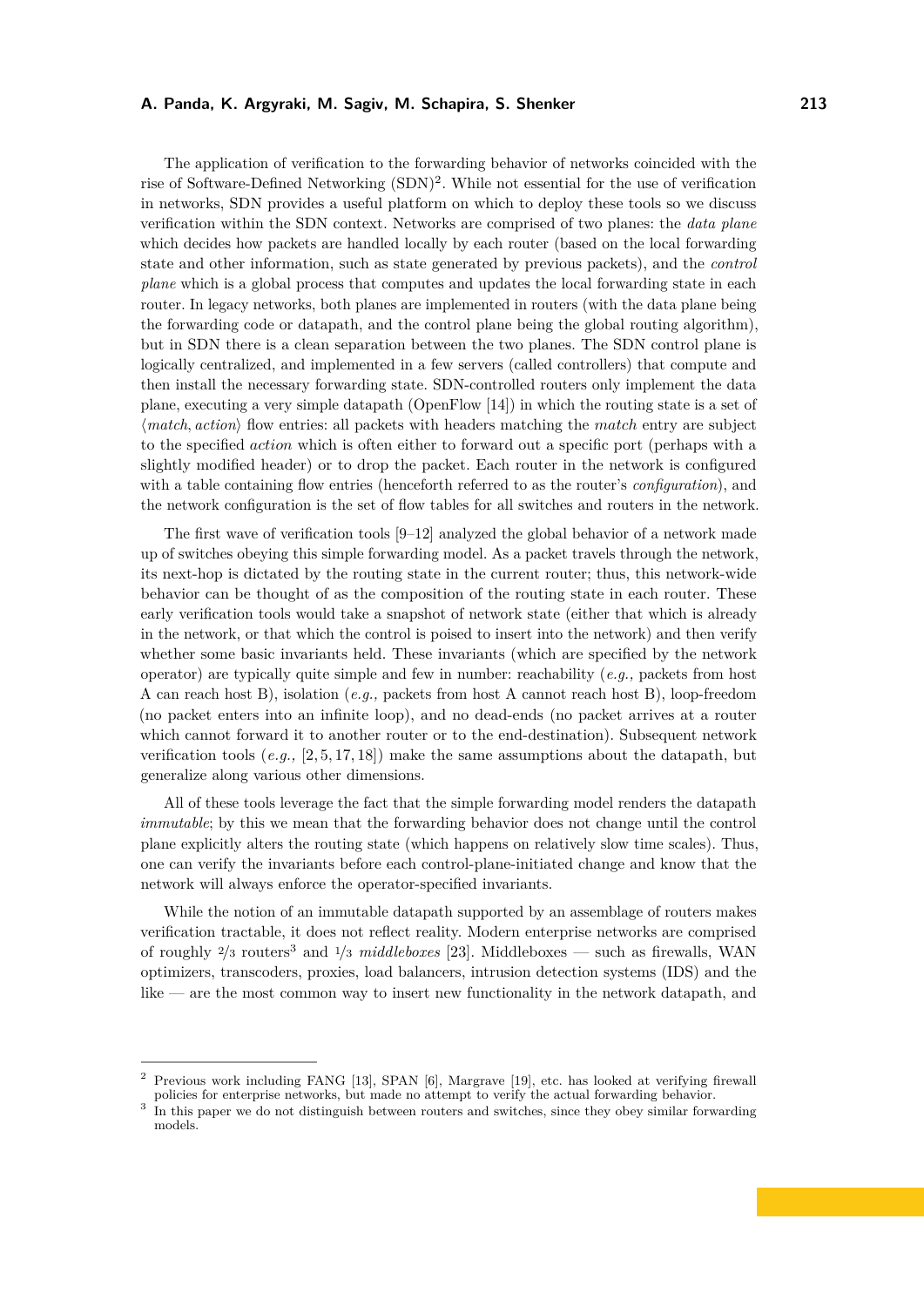are commonly used to improve network performance and security.[4](#page-2-0)

Just as the configuration of a router is the state it uses to make forwarding decisions, the configuration of a middlebox is its set of policies (*e.g.,* drop all Skype packets). Different middleboxes are capable of implementing widely different policies (*e.g.,* an application firewall can drop Skype packets, a cache on the other hand cannot) and hence middlebox configuration cannot easily be fit into a flow-table like abstraction shared by all middleboxes. The configuration of a network is the configurations of all of its routers, all of its middleboxes, and the topology of the physical network connecting these elements. The goal of verification is to ensure that a given network configuration supports a given invariant.

While useful, middleboxes are a common source of errors in the network [\[21\]](#page-11-2), with middleboxes being responsible for over 40% of all major incidents in networks. Thus, one cannot ignore middleboxes when verifying network configurations.

However, middleboxes do not adhere to the simple forwarding model in routers. Many middleboxes have a *mutable* datapath, in which the handling of a packet depends not just on immutable forwarding state, but also on the sequence of previously encountered packets (*e.g.,* a firewall allows packets from a flow into a network only if it has previously seen an outgoing packet from that flow). This dependence on previously seen packets renders the datapath quite mutable (with state changing at packet timescales). This prevents the use of current verification techniques, because the control over packet behaviors is no longer centralized in the control plane, but can depend on the history of packets seen by each middlebox.

Thus, we must find a way to verify network behavior in the presence of middleboxes. The more complex forwarding model supported by middleboxes renders the network Turingcomplete. Furthermore, since the forwarding behavior can depend arbitrarily on packet history, the verification technique must also cope with reasoning about a potentially unbounded state space. Thus, verification techniques that cope with middleboxes look much more like general program verification than the current generation of specialized network verification techniques. The next generation of network verification tools must address two main technical challenges:

 $\blacksquare$  How do we model these mutable datapaths so that verification is tractable?

 $\blacksquare$  How can we feasibly analyze a network made up of these mutable datapaths?

We address these two challenges in the following sections, and then discuss how to formalize this approach and end by describing a set of open questions.

## <span id="page-2-1"></span>**2 How to Model Middleboxes?**

The natural approach for verifying mutable datapaths would be to apply standard program verification techniques to the code in each middlebox (and then extend this to the network as a whole, which is the problem we address in the next section). The practical problem with this approach is that middlebox code is typically proprietary, and any approach that relies on middlebox vendors releasing their code is doomed to fail. Moreover, there is a deeper conceptual problem with this approach. The invariants specified by network operators often use abstractions, such as user identity, host identity, application-type (of the traffic), and whether or not the traffic is "suspicious" (*e.g.,* after deep packet inspection). In fact, recent efforts to build policy languages are built around a similar set of abstractions [\[20\]](#page-11-3).

<span id="page-2-0"></span><sup>4</sup> We should note that the network function virtualization (NFV) movement is moving middleboxes out of separate physical machines and into VMs that can be hosted on a cluster of servers; however, nothing in the move from physical to virtual middleboxes changes our story.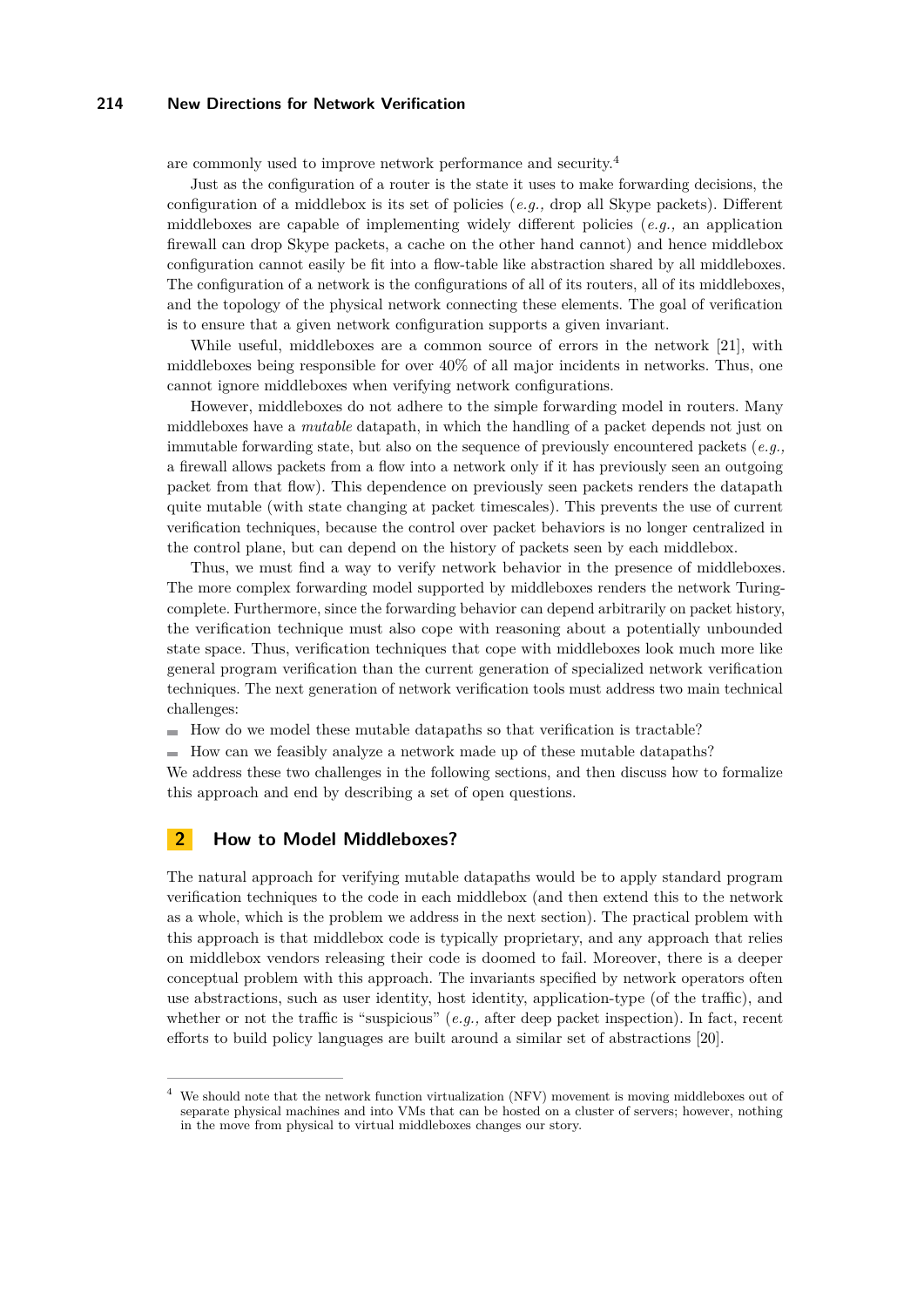The correctness of these abstractions often *cannot* be fundamentally verified (*e.g.,* a middlebox in the middle of the network cannot always know for sure which host the packet came from given the various forms of spoofing or relaying available) or even precisely defined (*e.g.,* what is "suspicious" traffic?). Yet these abstractions are quite useful (and already widely used) in practice, and operators are willing to live with their approximations (*e.g.,* various techniques can be used to limit spoofing so that in some contexts host identification can rely on IP or MAC addresses without great risk).

To allow reasoning in terms of high-level abstractions without worrying about the various approximations that go into their definition, we model middleboxes in two parts: a reasonably simple abstract model that captures the action of a middlebox in terms of high-level primitives and an *oracle* that is described by the set of abstractions it supports. The oracle maps packets to one or more abstract classes (*e.g.,* this packet is from a Skype flow from host A and user X to host B and user Y), while the abstract model describes how the middlebox forwards packets belonging to different abstract classes (*e.g.,* a middlebox might be configured to drop all suspicious packets, or only allow packets from host A to reach host B but no other hosts). For instance, for an IDS that identifies suspicious packets and forwards them to a scrubbing box, the oracle part of the model determines which packets are suspicious and the abstract model is what dictates that such packets are forwarded to a scrubbing box.

The oracles in different middleboxes may use very different techniques to implement these abstractions. While operators care about the quality of this mapping, the goal of our network verification approach is to check that a network configuration correctly enforces invariants *assuming that the oracles are correct*. Also, different oracles may support different sets of abstractions (*e.g.,* some firewalls may be able to identify Skype traffic, and others not), and this would be described as part of the middlebox model.

In contrast, the abstract models are fairly generic in the sense that the abstract model of a firewall applies to most firewalls. The degree of detail in these abstract models depends on the invariants one wants to check. The basic network invariants of reachability and isolation only require that the abstract model describe the forwarding behavior (*e.g.,* if and where each packet is forwarded). Our initial target is verifying these basic invariants, as these properties are by far the most important safety property provided by networks. If one wants to support performance-oriented invariants, then the abstract model must include timing information (*e.g.,* what packet delays might occur), and other extensions are needed to consider invariants that address simultaneity (two properties always hold at the same time). For simplicity, we do not consider such extension here.

Separating middlebox models into an abstract model and an oracle has several advantages.

- $\blacksquare$  It captures the fact that there are a limited number of middlebox "types", with many implementations of each. The abstract model applies to all of these implementations (and is fairly simple in nature), and implementations mainly differ in the abstractions and features offered by the oracle. Thus, our verification approach — which asks whether invariants are enforced assuming the oracles are right — can be applied independent of the implementations.
- It differentiates between improvements in the oracle  $(e.g.,$  adding new abstractions to recognize application types), which is what consumes the bulk of the development effort, and verifying correctness of the network configuration.
- $\blacksquare$  It could change the vendor ecosystem by allowing (or requiring) vendors to provide the abstract model (and a description of which abstractions their oracle supports) along with their middlebox. Network operators could then perform verification, while vendors could keep their implementations private.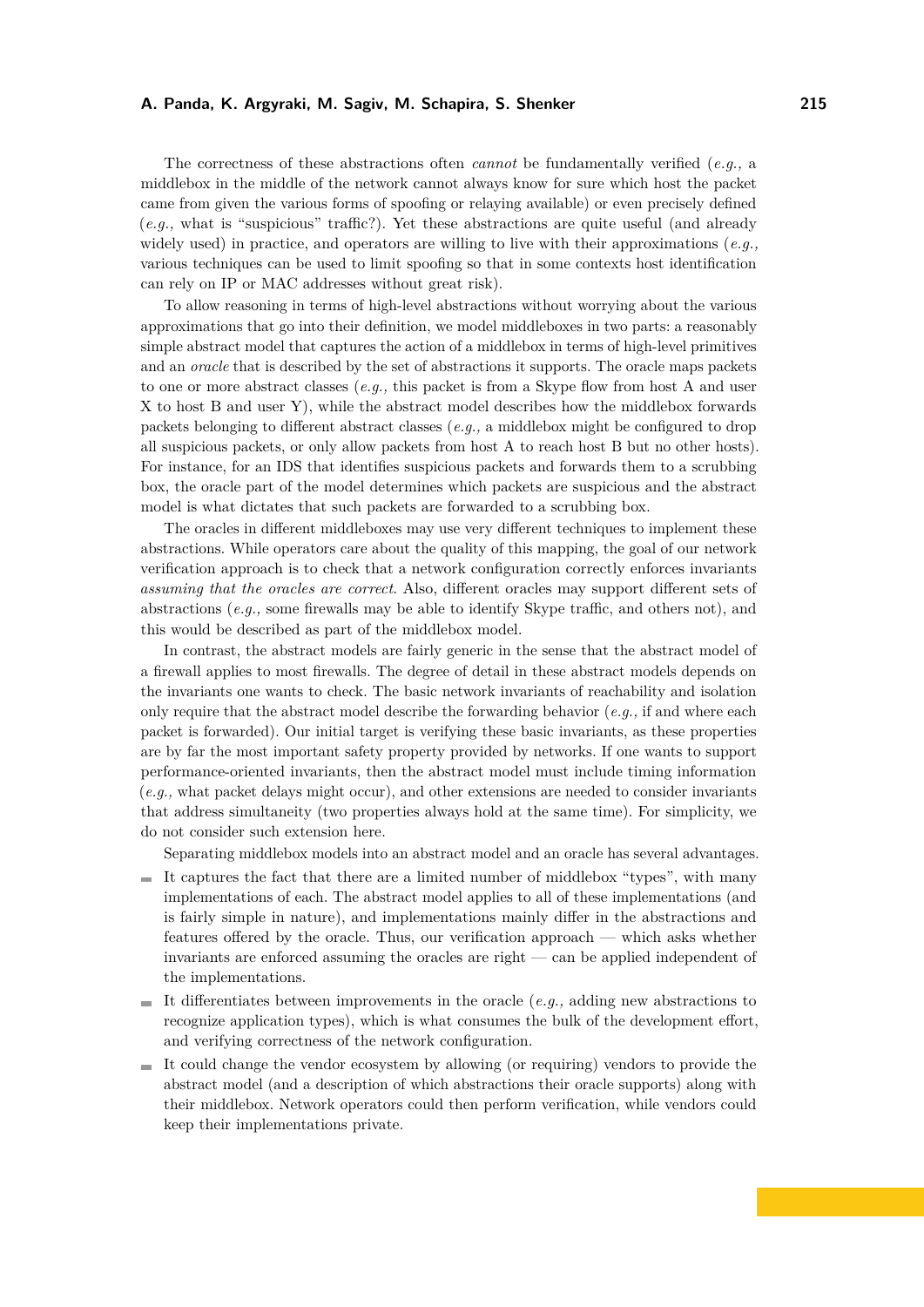While it would be useful for vendors to *verify* that their code obeys the abstract model (using standard code verification methods), what makes this approach particularly appealing is that vendors and operators alike can *enforce* that the middleboxes obey the abstract model. The abstract models (and we have built several of them) are so simple that they execute much faster than the actual middlebox implementation, so one can run these abstract models in parallel and ensure that the middleboxes take no action that does not obey the abstract model.

### <span id="page-4-0"></span>**3 Network-Wide Verification**

Modeling individual middleboxes is only the first step; our ultimate goal is to verify networkwide invariants in a network containing middleboxes and routers. There are numerous technical challenges (such as how to deal with loops), but in this short position paper we focus on the most challenging one: how can we feasibly perform verification in very large networks (containing on the order of thousands of middleboxes and routers)? To see why this is hard, consider the case of an isolation invariant (packets from host A cannot reach host B) in a network with many middleboxes. Since middlebox behavior depends not just on their configuration but on the packet history they've seen (since their datapath is mutable), verifying that this invariant holds, even if we ignore the possibility of packet loops, involves checking that there is no sequence of packets — involving packets sent from anywhere in the network at any time — that includes a packet from host A reaching host B.

Without additional assumptions, this is not feasible as the forwarding of packets from host A to host B can arbitrarily depend on other hosts (*e.g.,* on whether some other host C previously sent packets to another host D). However, the most common classes of middleboxes have an important property: the handling of a packet from host A to host B depends only on the sequence of packets (seen by the middlebox) between hosts A and B. That is, many mutable datapaths exhibit a useful kind of locality. For instance, in IP firewalls, the middlebox tracks established connections, and allows packets to pass if they are either explicitly permitted by policy or belong to an established connection. A connection between host A and B can only be established by host A and B. We therefore do not need to consider the actions of any other hosts in the network. We call middleboxes whose behavior for a pair of hosts depends only on the traffic sent between these hosts "RONO (Rest-Of-Network Oblivious) middleboxes". See Section [5](#page-5-0) for a formal definition of RONO. RONO is not a rare property; in fact, most middleboxes (including firewalls, WAN optimizers, load balancers, and others) are RONO. Moreover, one can verify whether a middlebox is RONO by statically analyzing its abstract model.

Note that in many practical cases, the composition of RONO middleboxes is also RONO. As a result, in a network containing only RONO middleboxes we can verify reachability properties on a small subset of the network (the path between two hosts) and these properties would equivalently hold in the context of the wider network. We have leveraged this fact to verify correctness of a network containing 30,000 middleboxes in under two minutes.

### **4 Common Myths about Networks and SDN Verification**

We next highlight some common myths about SDN networks and contrast them with the reality of today's networks.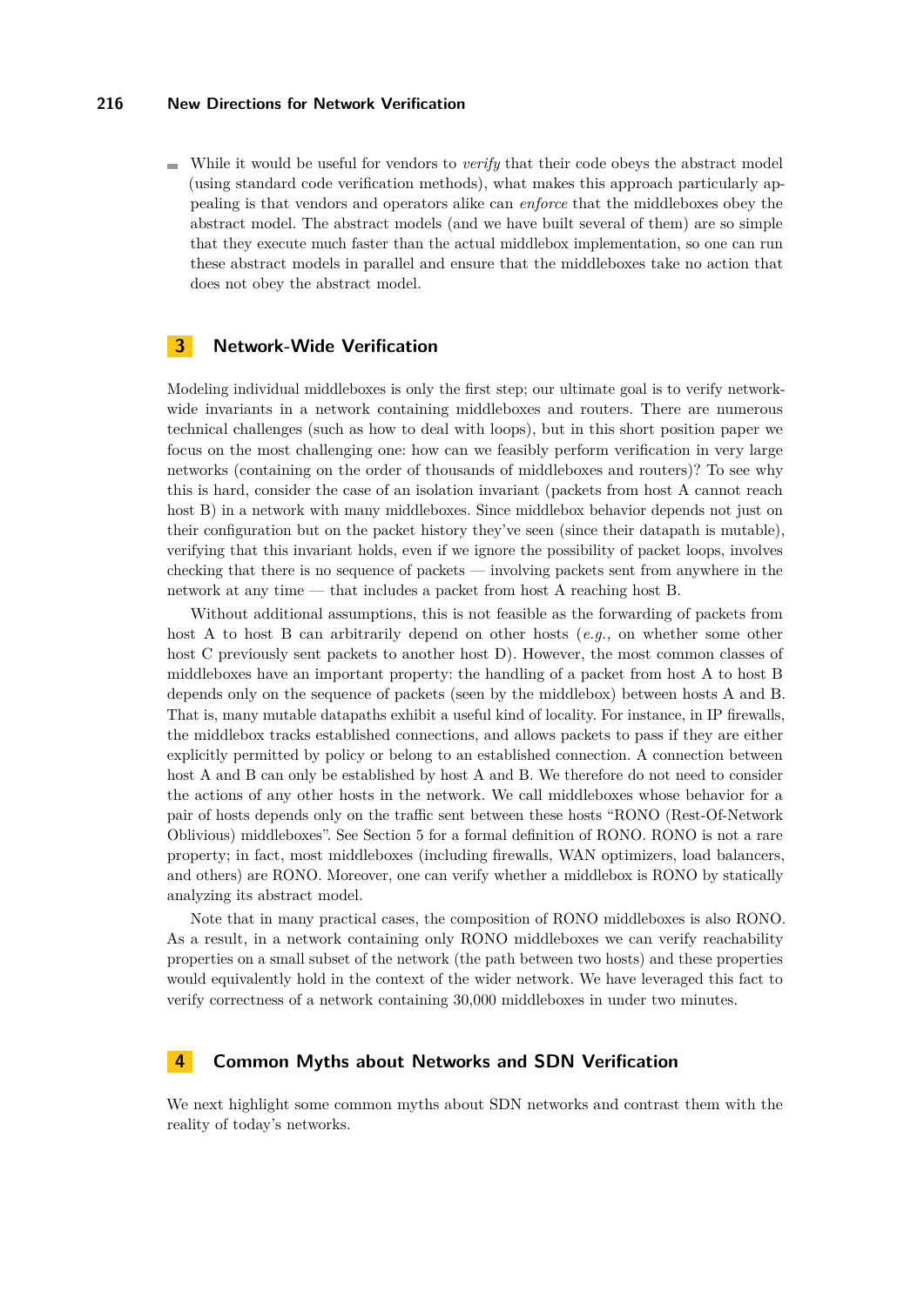**Myth #1:** *SDN networks only have controllers and OpenFlow routers, with all complicated (particularly mutable) packet processing done at the controller.* The early SDN literature [\[4,](#page-10-10)[16\]](#page-10-11) showed examples where anything expressible using OpenFlow rules was pushed down to routers, while anything more complex was implemented in the controller. Complicated functionality included both complex processing that could not be performed at routers and simple tasks that required mutability (*e.g.,* learning switches and stateful firewalls). However, doing this processing at the controller does not scale and, in reality, middleboxes are used to provide most of the processing functions not implementable on routers, and most routers provide some mutable behavior (e.g., learning switch).

**Myth #2:** *Centralization, as provided by SDN, is what makes current network verification efforts possible.* Centralization is neither necessary nor sufficient for network verification. Not necessary: Verification in a network with immutable datapaths only requires being able to access router forwarding state, and current commercial network verification efforts can do this in legacy networks by using commonly available commands to read this forwarding state. Not sufficient: Regardless of SDN, current network verification efforts cannot verify networks that have middleboxes with mutable datapaths (which describes almost all real networks).

**Myth #3:** *Middleboxes are an aberration that will be eliminated by the rise of SDN.* Quite the opposite is true. Not only are middleboxes here to stay, but SDN itself has been evolving to incorporate middleboxes [\[22\]](#page-11-4). Furthermore, recently there has been an effort to move middleboxes from dedicated hardware (which is time-consuming to deploy) into virtual machines that can be deployed on quicker timescales, on existing hardware, and at lower cost. This effort is generally described as NFV (network function virtualization), and has gained significant traction commercially (comparable to or exceeding that of SDN), and recent efforts at defining a common configuration language, *e.g.,* Congress' [\[20\]](#page-11-3), treat middleboxes (virtualized or not) as first-class network citizens.

**Myth #4:** *We should write all network code and configuration in declarative languages, because their use makes verification easy.* In general, reasoning about declarative languages is undecidable [\[7\]](#page-10-12). It is true that verification is easy for declarative programs that do not use recursive rules (e.g., Congress [\[20\]](#page-11-3) or NLOG programs), even in the presence of mutable states. But then, verification is equally easy for imperative programs (e.g., Python, Java, or C programs) that honor certain restrictions, e.g., do not use loops. So, in the end, it is unclear that declarative languages can make a practical difference in verification. Some argue that declarative programs are easier to read and debug, once a programmer gets used to them. On the other hand, their readability becomes questionable in the presence of side-effects.

Once one discards these myths, it becomes clear that network-verification efforts must directly confront the presence of mutable datapaths. While the approach described here may not be optimal, it is currently the only one that confronts the reality of today's and tomorrow's networks. It is time to take the next step in network verification.

### <span id="page-5-0"></span>**5 Formalizing the Mutable Data Plane**

The previous sections argued why a new approach to network verification is needed and briefly outlined what it might look like. In this section, we sketch a concrete way to formalize and prove interesting properties of networks of middleboxes.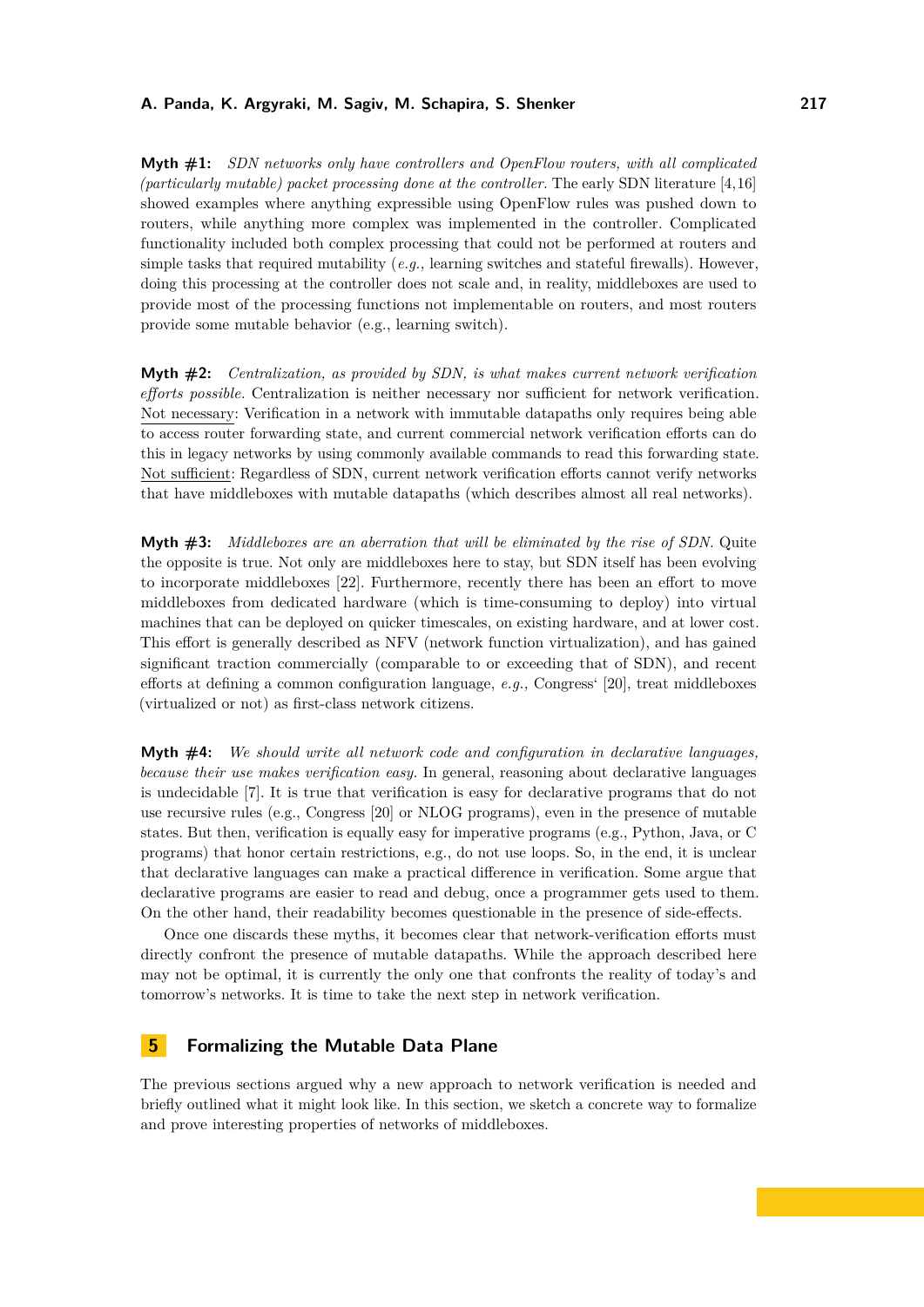```
Listing 1 Model for an IDS
1 oracle suspicious? (packet: Packet) : Boolean;
2
3 model ids (p: Packet) = {
4 when suspicious?(p) =>
5 forward {}
6 default = >
7 forward { p }
8 }
```
DeMillo et al. [\[3\]](#page-10-13) previously argued that specifying the desired behavior of a program (or network) is hard. Indeed, the lack of a precise specification is a major problem for program and network verification.

The primary function of networks is to allow hosts to communicate with each other. Reachabality, the property that a certain class of packets sent from host *A* can reach host *B*, and its converse, isolation, are fundamental to networks: all useful networks must satisfy some set of reachability properties and their verification is thus universally important. In the rest of this section we limit our discussion to Reachability invariants.

We formally state these invariants using temporal logic where we assume fairness, *i.e.,* we assume any continuously enabled transition will eventually occur. First, we define two relations:  $Send(n, p)$  indicating some network entity (node) *n* sent a packet *p* (at some time), and  $Recv(n, p)$  indicating node *n* received packet *p*. Given these relations any reachability property can be expressed in LTL (Linear Temporal Logic) as

 $∀p ∈ Packet : \Box(Send(src, p) ∧ Predicate(p) \implies \Diamond(Recv(dest, p)))$ 

This temporal logic statement says that a packet *p* sent by *src* which satisfies *P redicate* is eventually received by *dest*. Similarly, isolation can be formally expressed by requiring that a packet sent by *src*, satisfying *P redicate* is never received by *dest*:

 $∀p ∈ Packet : \Box(Send(src, p) ∧ Predicate(p) \implies \Box(\neg Recv(dest, p)))$ 

*Predicate* in the definitions above is specified using the same abstractions used to specify network policies, *i.e.,* either in terms of packet header fields (source, destination, etc.) or in terms of the abstraction provided by a middlebox oracle ([§2\)](#page-2-1). For example, a property saying no SSH traffic can reach a server *d* can be expressed as

<span id="page-6-0"></span>
$$
\forall s \in \text{Node}, p \in \text{Packet} : \Box(Send(s, p) \land \text{ssh}(p) \implies \Box(\neg \text{Rev}(d, p)))
$$
\n(1)

where  $ssh(p)$  returns true if an Oracle classifies the packet as belonging to an SSH connection. We reason about reachability and isolation properties assuming that the Oracles are correct. Verifying the isolation property in Equation [\(1\)](#page-6-0) therefore requires answering the question: "assuming SSH traffic is correctly identified, can a packet belonging to an SSH connection reach *d*?"

As stated earlier, we model a middlebox as an oracle and a simple abstract model. The Oracle provides abstractions that are used to specify the properties being checked. We expect models for middleboxes (which include both an oracle and a generic model) to be specified using a constrained programming language. Listing [1](#page-6-1) shows an example of such a specification for an intrusion detection system (IDS). The IDS oracle provides one abstraction, suspicious?, defined in the first line. The abstract model is defined in Lines  $4 - 9$  and uses this abstraction. First we check to see if the packet is suspicious (the Oracle's decision here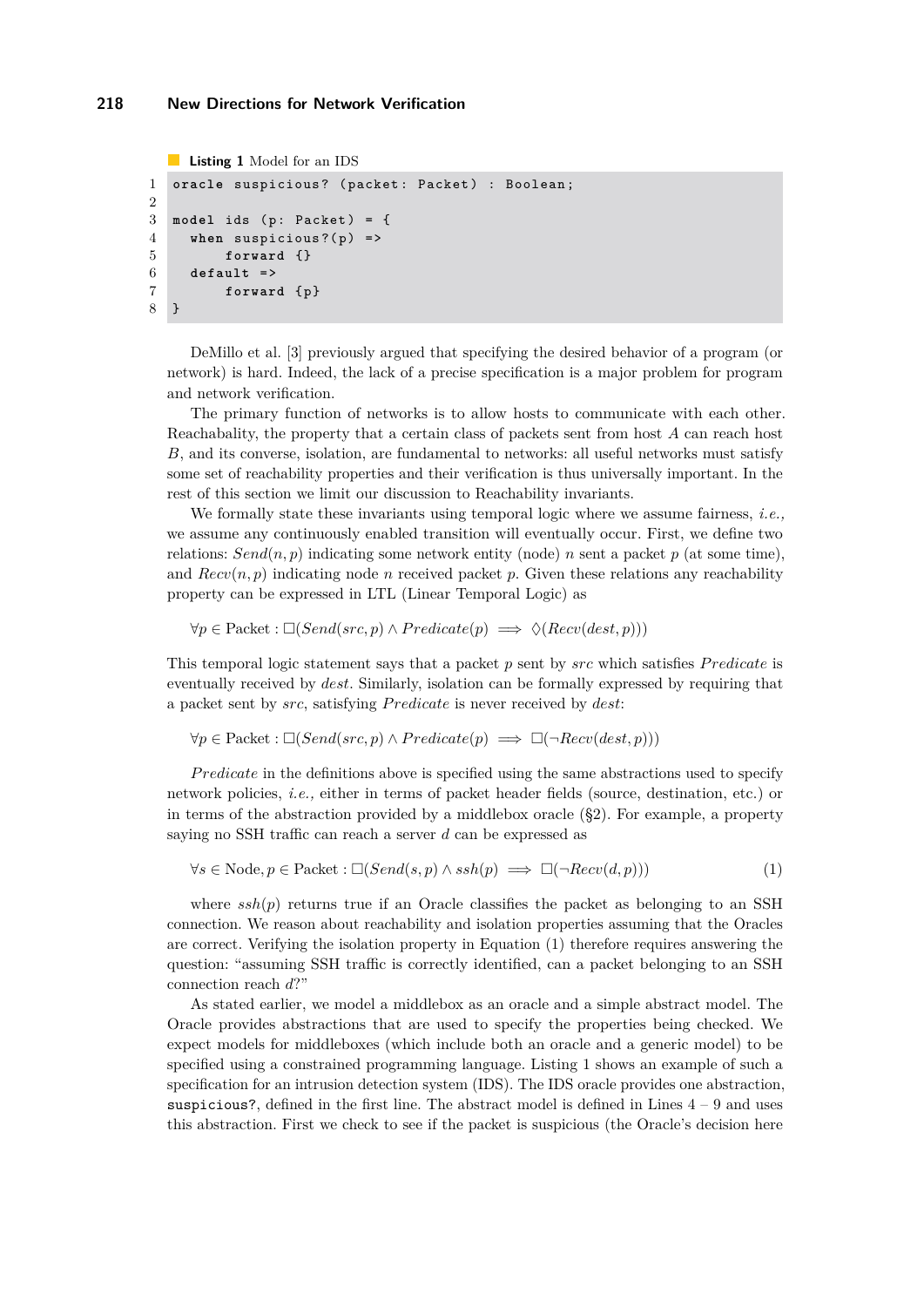<span id="page-7-0"></span>

**The Second Service Figure 1** Example where networks are not composable with respect to reachability properties.

might be based on what packets it has seen previously), and drop the packet (Line 6) or forward the packet (Line 9) depending on the value returned by the Oracle.

Next, we develop abstract semantics for middleboxes. We use these to reason about general properties (such as composition) that apply to all middleboxes. Our semantic model is defined over a potentially infinite set of packets, *P*. We augment packets to include information about their location (*i.e.*, the middlebox or switch port). We also define the operator  $\dot{=}$ , such that  $p_1 \doteq p_2$  implies that packets  $p_1$  and  $p_2$  are identical except for their location. Finally, we use  $P^*$  to represent the set of all (potentially unbounded) sequence of packets. The abstract model middlebox *m* is a function  $m: P \times P^* \to 2^P$  which takes a packet  $(p \in P)$  and a history ( $h \in P^*$ ) of all the packets that have previously been processed by *m* and produces a (possibly empty) set of packets  $m(p, h)$ . Given this model a switch is a simple function for which  $m(p, h) \doteq \{p\}$ . Similarly a simple firewall, *f* (whose decision process is represented by *allowed*) can be expressed as

$$
f(p,h) = \begin{cases} \{p'\} \ \ p' \doteq p & \text{if allowed}(p,h) \\ \{\} & otherwise \end{cases}
$$

Ideally, we would like to be able to reason about the network *compositionally*, *i.e.,* the correctness of the network should follow from the correctness of smaller, simpler components. Compositional reasoning can reduce the cost of verification and enable incremental verification of changes in the network. Compositionality also allows us to potentially verify invariants in much larger networks, both by allowing us to parallelize verification and by reducing the size of the problem that needs to be provided to the SMT solver. Compositionality has been important for making verification tractable in other domains, for instance the use of rely-guarantees [\[8,](#page-10-14) [15\]](#page-10-15), was important for enabling verification of concurrent programs.

We start by defining what it means to be able to compositionally verify a network. Let us define the union of two networks  $N_1$  and  $N_2$  in the natural way, *i.e.*,  $N_1 \cup N_2$  contains the union of all nodes and links in each of  $N_1$  and  $N_2$ . Consider two networks:  $N_1$ , where property  $P_1$  holds (represented as  $N_1 \models P_1$ ); and  $N_2$ , where property  $P_2$  holds. We can compose the proofs for properties  $P_1$  and  $P_2$  if and only if both  $P_1$  and  $P_2$  hold for  $N_1 \cup N_2$ . For example, consider verifying the invariant "*A* and *B* cannot receive data from *S*" in network *N* in Figure [1.](#page-7-0) If compositional verification is possible for *N*, then the property holds in *N* if and only if *A* cannot receive data from *S* in *N*1, and *B* cannot receive data from *S* in *N*2. More formally, we can verify properties  $P_1$  and  $P_2$  compositionally for network  $N$  if for any  $N_1 \subset N$  and  $N_2 \subset N$ 

$$
N_1 \models P_1, N_2 \models P_2
$$

$$
(N_1 \cup N_2) \models P_1 \land P_2
$$

Generally, one cannot perform compositional verification of reachability properties. For instance, consider the example in Figure [1.](#page-7-0) The cache in this example records all requests to and the corresponding responses from *S*. On receiving a new request, the cache checks to see if it has previously recorded a response for this request, in which case it returns the saved response; otherwise the cached forwards the request, unmodified, to the firewall. The firewall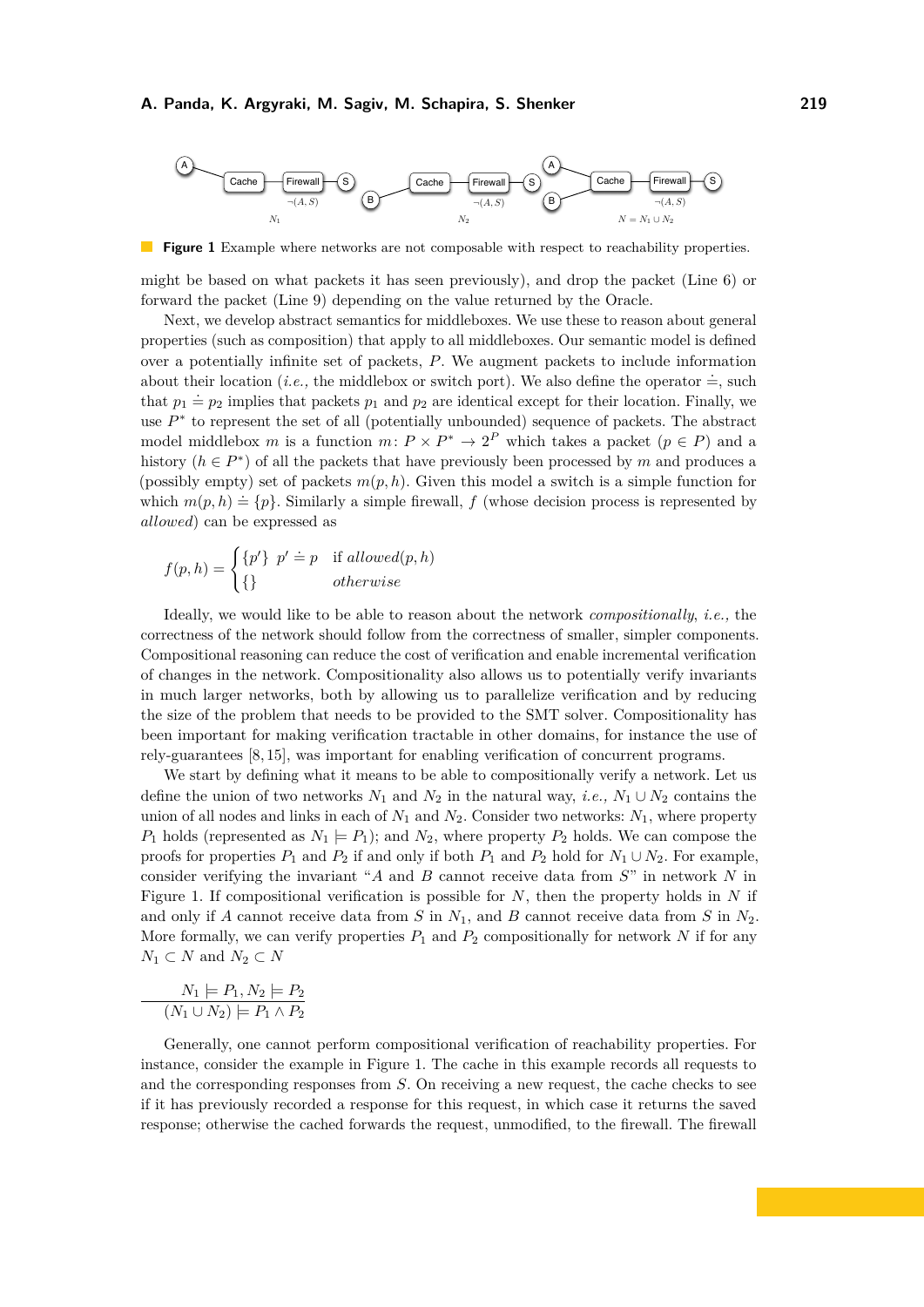<span id="page-8-2"></span><span id="page-8-1"></span>

**Figure 2** Example where the composition of two RONO middleboxes is not RONO.

drops all requests sent from *A* to *S*, but otherwise forwards all other requests and responses unmodified. In network  $N_1$ ,  $A$  can never receive a response from  $S$  (thus is isolated). However in the composed network  $N_1 \cup N_2$ , if *B* sends a request *r* and receives response *r'* from *S*, then  $A$  can also request  $r$  and receive  $r'$ .

One key insight is that despite being impossible in general, there exists an important subset of networks where compositional reasoning can be used to verify reachability properties. We have found that networks which contain only a special class of middleboxes, Rest-of-Network Oblivious (RONO) middleboxes ([§3\)](#page-4-0) are often amenable to compositional verification. A RONO middlebox is one whose forwarding behavior (which is all we care about for reachability and isolation) for a pair of hosts depends only on the traffic sent between these hosts. More formally, define the restriction  $h|_{(A,B)}$  of a packet history  $h \in P^*$  to be the largest subsequence of *h* containing only those packets that were sent between host *A* and *B*; we then define a middlebox *m* to be RONO if and only if

<span id="page-8-0"></span>
$$
\forall p: p.src = A \land p.dest = B \quad f(p,h) = f(p,h|_{(A,B)}) \text{ and}
$$

$$
\forall p: p.src = B \land p.dest = A \quad f(p,h) = f(p,h|_{(A,B)})
$$
(2)

Similarly, we define an entire network as RONO, if its semantics can be described using a function that meets the condition stated in Equation [2.](#page-8-0)

Surprisingly, we find that not all networks that contain only RONO middleboxes are RONO, *i.e.,* RONO is not closed under composition. For example, consider the network in Figure [2.](#page-8-1) The firewall in this example is stateful and is configured to allow *no communication* between *A* and  $S_1$ . Furthermore, the firewall configuration allow *A* and  $S_2$  to communicate, provided *A* establishes the connection, *i.e.,* sends the first packet. The port mirror is configured to duplicate and send all packets received from the firewall to both *S*<sup>1</sup> and *S*2. Beyond these policies, both the firewall and port mirror forward traffic as expected (*i.e.,* they forward packets towards their intended destination). In this example, the port mirror is stateless, and hence trivially RONO according to Equation [2.](#page-8-0) The behavior of the stateful firewall is also RONO. However, the composition of these two middleboxes is not RONO. When we consider just  $S_1$  and  $A$  in isolation (Figure [2b\)](#page-8-2), *i.e.*, a case where  $S_2$  neither sends nor receives any packets, *A* and *S*<sup>1</sup> cannot communicate, since all packets between them are dropped at the firewall. However, when we remove this restriction, *i.e.*, allow  $S_2$  to send or receive packets, we find that *A* can in fact communicate with  $S_1$ :  $S_2$  needs to first send a packet establishing a connection with *A*, any subsequent responses sent by *A* are allowed through the firewall, and duplicated so they are received by both  $S_1$  and  $S_2$ . Therefore, it is simple to see that the abstract semantics of the network are different depending on whether we consider the entire packet history or a restriction, and the network is therefore not RONO, despite containing only RONO middleboxes. This shows that RONO is not closed under composition, *i.e.,* the composition of two RONO middleboxes might not be RONO.

However, despite RONO not being closed under composition in general, we have found that many existing networks are in fact RONO, and are hence amenable to compositional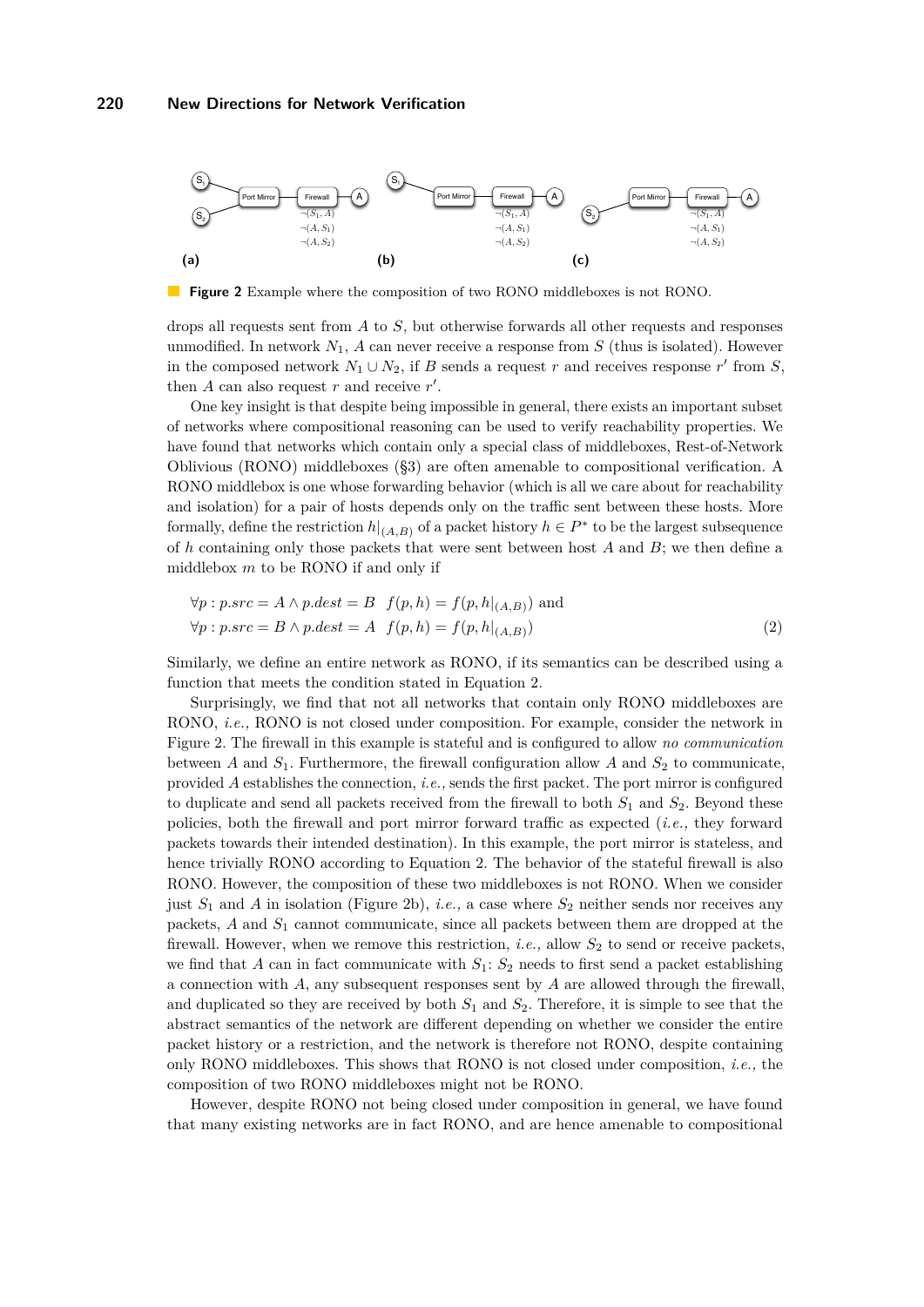verification. Further, given that operators frequently add new middleboxes to their network, and RONO networks are precisely those where such addition cannot disrupt unaffected parts of the network, we think that many existing network might, in fact, be RONO by design.

### **6 Some Open Problems in Network Verification**

Finally, we present some open problems that we have encountered while looking at how to verify mutable dataplanes. This list is not exhaustive, but is rather an attempt to list the first set of hurdles that need to be crossed given this new network verification agenda.

**Decidability of Verification** When processing a packet, a middlebox might access potentially unbounded state. This prevents the use of finite-state model checking, and other verification techniques are undecidable for general programs in this class. We are currently working on a limited programming language that is rich enough to specify many existing middleboxes and to enable verification of some interesting network properties, including reachability properties. What other network properties can be verified in a decidable manner remains an important open problem.

**Specification** While we have provided some tools that allow us to specify and check reachability properties; extending this to other invariants, for example performance-based invariants is challenging. How middleboxes and properties are specified also has a huge impact on verification time and decidability. Therefore, it is crucial to pick specifications that are rich enough to permit operators to express interesting and useful properties, yet narrow enough to permit automated reasoning.

**Conditions for Compositional Verification** We have found a set of sufficient conditions that allow compositional verification of networks. However, finding a set of necessary conditions remains an open problem. Necessary conditions allowing compositional verification are useful not just for the formal verification community, but might also provide important insights about how networks should be designed and configured.

**Correctness-Preserving Transformations** It might be possible to extend some of our results on compositional reasoning to show that the addition of certain types of middleboxes can never affect some class of invariants. We know this is true for some middleboxes in reality, e.g., the addition of a stateless firewall can never affect an isolation invariant (though it might invalidate some reachability invariants). Developing a theory for when this holds might be useful in developing techniques to help simplify network changes.

**Verifying Parametric Topologies** Some network topologies are parametric. For example, one can generate a fat-tree topology [\[1\]](#page-10-16) for a given datacenter size. It is possible that we can leverage compositional verification techniques to verify properties independent of the parameter. This would both speed-up verification and perhaps provide insights into the kinds of networks that are easily evolvable.

### **7 Acknowledgments**

We thank Ori Lahav for help with the RONO proof. We also thank Cole Schlesinger, Aditya Akella, Shriram Krishnamurthi and Nate Foster for help debugging parts of the RONO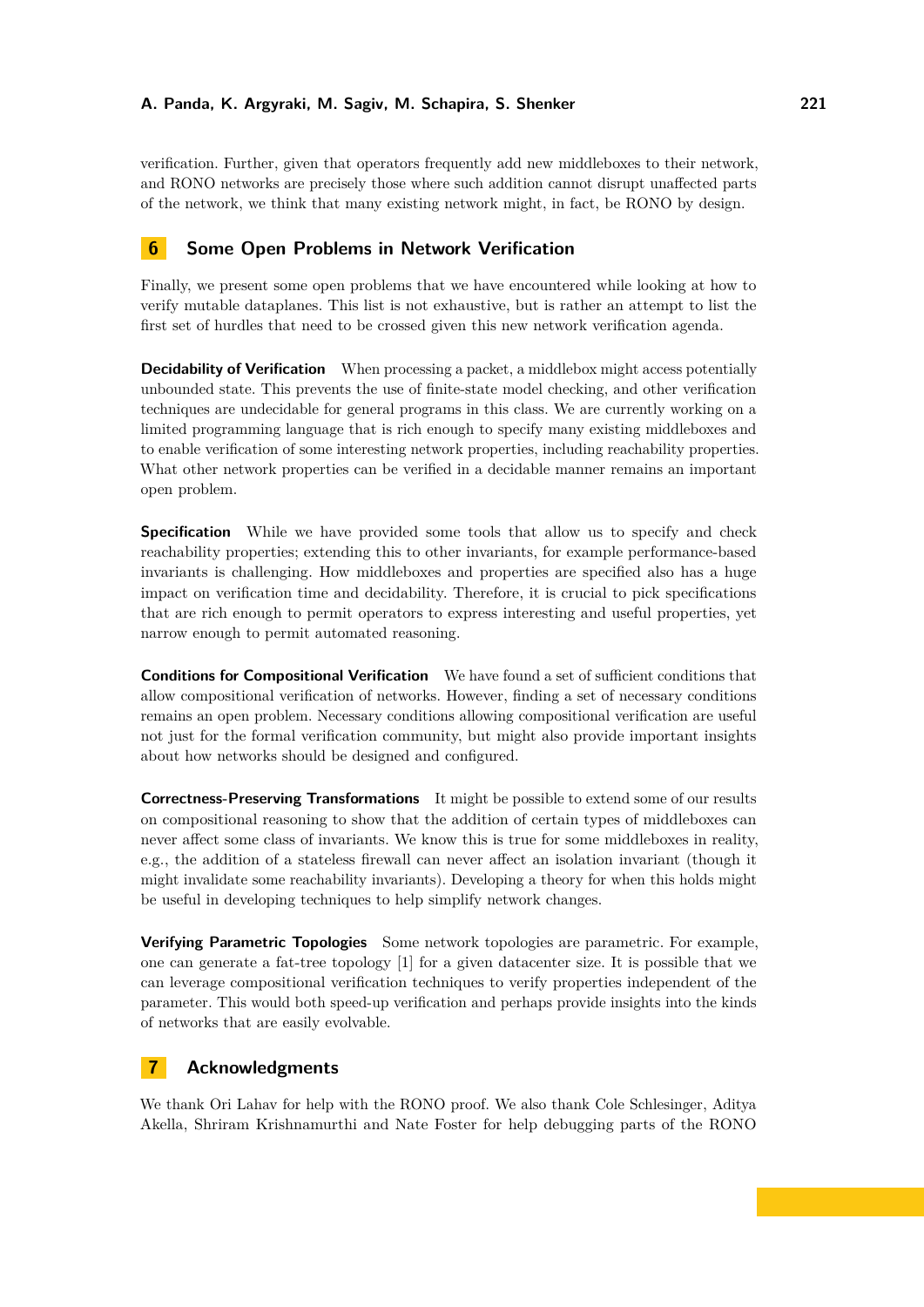proof. We are grateful to Justine Sherry, Colin Scott and the anonymous reviewers for their comments and suggestion on this paper. This research is supported in part by NSF grants 1420064, 1343947, 1040838; ISF grant 420/12; Israel Ministry of Science Grant 3-9772; a Marie Curie Career Integration Grant; the Israeli Center for Research Excellence in Algorithms; and by funding from Intel and AT&T.

#### **References**

- <span id="page-10-16"></span>**1** Mohammad Al-Fares, Alexander Loukissas, and Amin Vahdat. A scalable, commodity data center network architecture. In *SIGCOMM*, 2008.
- <span id="page-10-3"></span>**2** Carolyn Jane Anderson, Nate Foster, Arjun Guha, Jean-Baptiste Jeannin, Dexter Kozen, Cole Schlesinger, and David Walker. NetKAT: Semantic foundations for networks. In *POPL*, 2014.
- <span id="page-10-13"></span>**3** Richard A. DeMillo, Richard J. Lipton, and Alan J. Perlis. Social processes and proofs of theorems and programs. In *POPL*, 1977.
- <span id="page-10-10"></span>**4** Natasha Gude, Teemu Koponen, Justin Pettit, Ben Pfaff, Martín Casado, Nick McKeown, and Scott Shenker. Nox: towards an operating system for networks. *ACM SIGCOMM CCR*, 38(3):105–110, 2008.
- <span id="page-10-4"></span>**5** Arjun Guha, Mark Reitblatt, and Nate Foster. Machine-verified network controllers. In *PLDI*, 2013.
- <span id="page-10-8"></span>**6** Swati Gupta, Kristen LeFevre, and Atul Prakash. Span: a unified framework and toolkit for querying heterogeneous access policies. In *HotSec*, 2009.
- <span id="page-10-12"></span>**7** Alon Y. Halevy, Inderpal Singh Mumick, Yehoshua Sagiv, and Oded Shmueli. Static analysis in datalog extensions. *J. ACM*, 48(5):971–1012, September 2001.
- <span id="page-10-14"></span>**8** Cliff B. Jones. Specification and design of (parallel) programs. In *IFIP Congress*, 1983.
- <span id="page-10-1"></span>**9** Peyman Kazemian, Michael Chang, Hongyi Zeng, George Varghese, Nick McKeown, and Scott Whyte. Real time network policy checking using header space analysis. In *NSDI*, 2013.
- **10** Peyman Kazemian, George Varghese, and Nick McKeown. Header space analysis: Static checking for networks. In *NSDI*, 2012.
- **11** Ahmed Khurshid, Xuan Zou, Wenxuan Zhou, Matthew Caesar, and P. Brighten Godfrey. Veriflow: Verifying network-wide invariants in real time. In *NSDI*, 2013.
- <span id="page-10-2"></span>**12** Haohui Mai, Ahmed Khurshid, Rachit Agarwal, Matthew Caesar, Brighten Godfrey, and Samuel Talmadge King. Debugging the Data Plane with Anteater. In *SIGCOMM*, 2011.
- <span id="page-10-7"></span>**13** Alain Mayer, Avishai Wool, and Elisha Ziskind. Fang: A firewall analysis engine. In *Security and Privacy*, 2000.
- <span id="page-10-0"></span>**14** Nick McKeown, Tom Anderson, Hari Balakrishnan, Guru Parulkar, Larry Peterson, Jennifer Rexford, Scott Shenker, and Jonathan Turner. OpenFlow: Enabling Innovation in Campus Networks. In *SIGCOMM CCR*, 2008.
- <span id="page-10-15"></span>**15** Jayadev Misra and K. Mani Chandy. Proofs of networks of processes. *IEEE Trans. Software Eng.*, 7(4):417–426, 1981.
- <span id="page-10-11"></span>**16** Christopher Monsanto, Joshua Reich, Nate Foster, Jennifer Rexford, David Walker, et al. Composing software defined networks. In *NSDI*, 2013.
- <span id="page-10-5"></span>**17** Tim Nelson, Andrew D. Ferguson, Michael J. G. Scheer, and Shriram Krishnamurthi. Tierless programming and reasoning for software-defined networks. In *NSDI*, 2014.
- <span id="page-10-6"></span>**18** Tim Nelson, Arjun Guha, Daniel J Dougherty, Kathi Fisler, and Shriram Krishnamurthi. A balance of power: Expressive, analyzable controller programming. In *HotSDN*, 2013.
- <span id="page-10-9"></span>**19** Timothy Nelson, Christopher Barratt, Daniel J Dougherty, Kathi Fisler, and Shriram Krishnamurthi. The margrave tool for firewall analysis. In *LISA*, 2010.